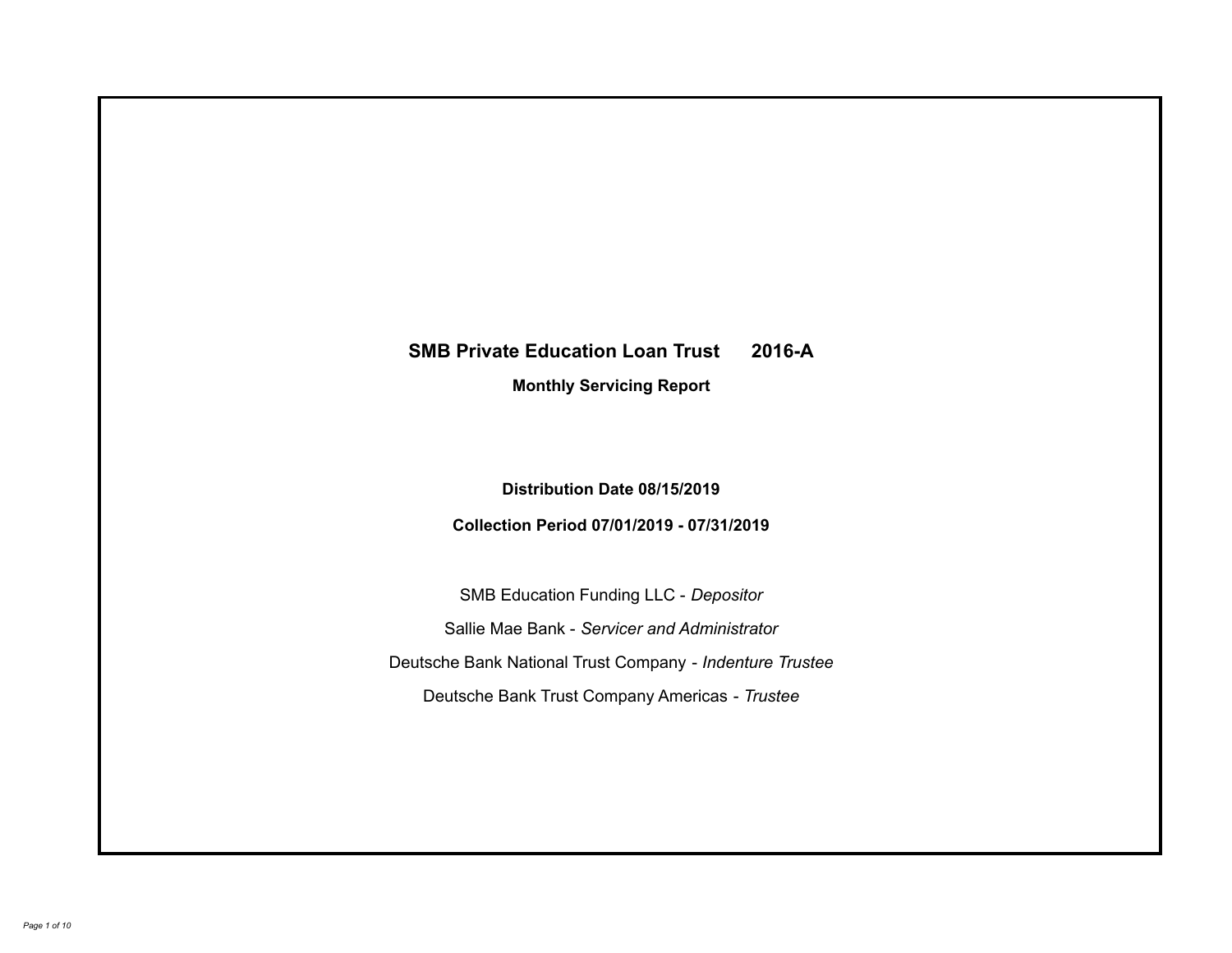| A           | <b>Student Loan Portfolio Characteristics</b>   | <b>Settlement Date</b><br>05/26/2016 | 06/30/2019            | 07/31/2019            |
|-------------|-------------------------------------------------|--------------------------------------|-----------------------|-----------------------|
|             | <b>Principal Balance</b>                        | \$585,861,635.84                     | \$387,930,654.86      | \$382,176,687.30      |
|             | Interest to be Capitalized Balance              | 32,367,510.93                        | 21,368,844.10         | 20,245,199.52         |
|             | Pool Balance                                    | \$618,229,146.77                     | \$409,299,498.96      | \$402,421,886.82      |
|             | Weighted Average Coupon (WAC)                   |                                      |                       |                       |
|             | WAC1 (Contractual Interest Rate on the Loan)    | 8.26%                                | 9.49%                 | 9.40%                 |
|             | WAC2 (Average of Applicable Interest Rate)      | 8.23%                                | 9.41%                 | 9.31%                 |
|             | WAC3 (Average of Actual Interest Rate)          | 8.16%                                | 9.32%                 | 9.23%                 |
|             | Weighted Average Remaining Term                 | 134.18                               | 125.37                | 125.29                |
|             | Number of Loans                                 | 53,959                               | 36,173                | 35,618                |
|             | Number of Borrowers<br>Pool Factor              | 52,283                               | 34,872<br>0.662051443 | 34,341<br>0.650926746 |
|             | Since Issued Total Constant Prepayment Rate (1) |                                      | 9.49%                 | 9.52%                 |
| В           | <b>Debt Securities</b><br><b>Cusip/Isin</b>     | 07/15/2019                           |                       | 08/15/2019            |
|             | A <sub>2</sub> A<br>78449FAB7                   | \$146,474,725.97                     |                       | \$143,493,124.80      |
|             | A <sub>2</sub> B<br>78449FAC5                   | \$90,034,923.30                      |                       | \$88,202,195.97       |
|             | В<br>78449FAD3                                  | \$50,000,000.00                      |                       | \$50,000,000.00       |
|             |                                                 |                                      |                       |                       |
| $\mathsf C$ | <b>Certificates</b><br><b>Cusip/Isin</b>        | 07/15/2019                           |                       | 08/15/2019            |
|             | 78449F101<br>Residual                           | \$100,000.00                         |                       | \$100,000.00          |
|             |                                                 |                                      |                       |                       |
| D           | <b>Account Balances</b>                         | 07/15/2019                           |                       | 08/15/2019            |
|             | Reserve Account Balance                         | \$1,557,854.00                       |                       | \$1,557,854.00        |
|             |                                                 |                                      |                       |                       |
| E           | <b>Asset / Liability</b>                        | 07/15/2019                           |                       | 08/15/2019            |
|             | Overcollateralization Percentage                | 30.00%                               |                       | 30.00%                |
|             | Specified Overcollateralization Amount          | \$122,789,849.69                     |                       | \$120,726,566.05      |
|             | Actual Overcollateralization Amount             | \$122,789,849.69                     |                       | \$120,726,566.05      |

(1) For additional information, see 'Since Issued CPR Methodology' found on page 11 of this report.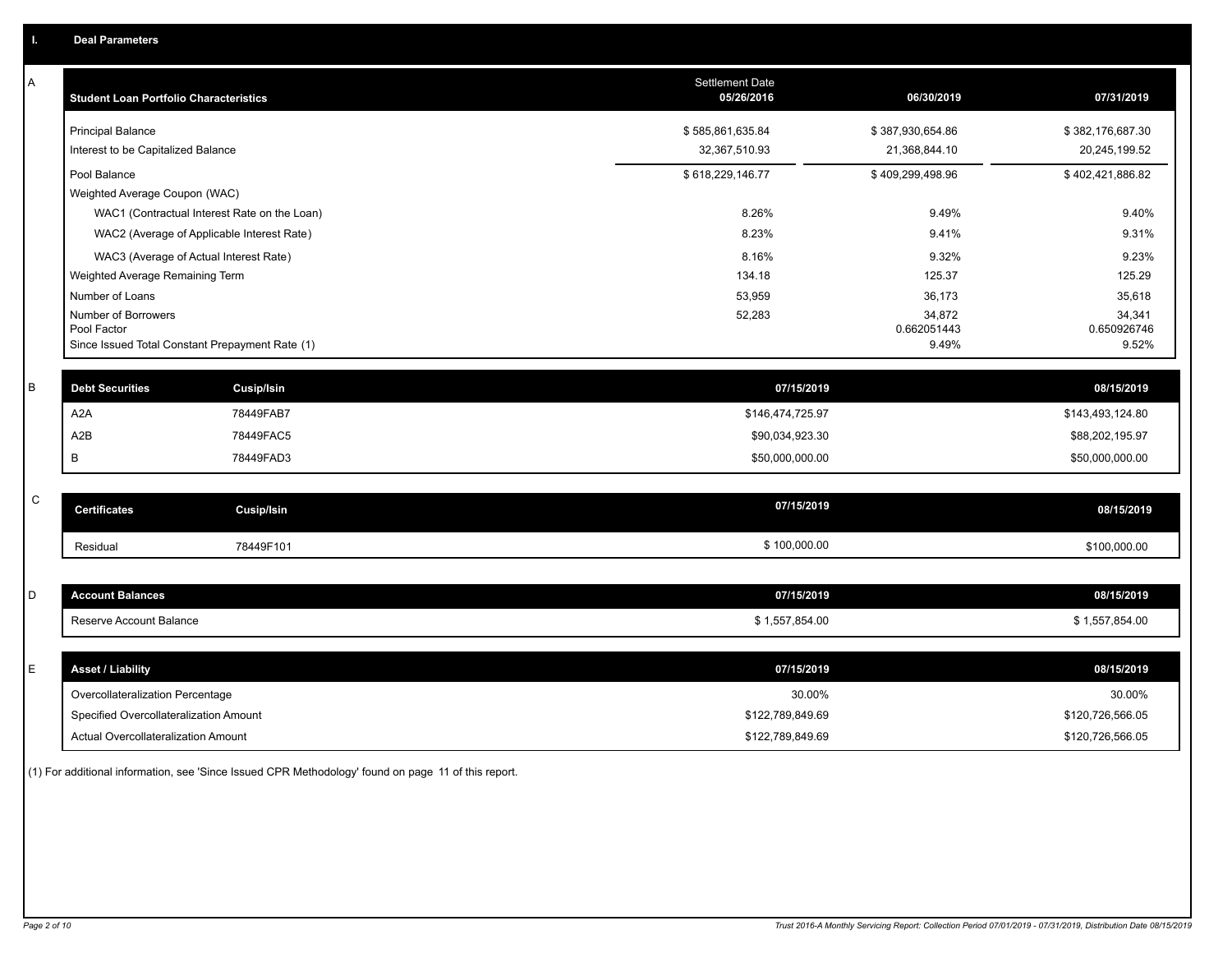## **II. 2016-A Trust Activity 07/01/2019 through 07/31/2019**

| Α | <b>Student Loan Principal Receipts</b>                           |                |  |
|---|------------------------------------------------------------------|----------------|--|
|   | <b>Borrower Principal</b>                                        | 6,961,047.06   |  |
|   | <b>Consolidation Activity Principal</b>                          | 0.00           |  |
|   | Seller Principal Reimbursement                                   | 55.20          |  |
|   | Servicer Principal Reimbursement                                 | 0.00           |  |
|   | Delinquent Principal Purchases by Servicer                       | 0.00           |  |
|   | <b>Other Principal Deposits</b>                                  | 104,173.56     |  |
|   | <b>Total Principal Receipts</b>                                  | \$7,065,275.82 |  |
| B | <b>Student Loan Interest Receipts</b>                            |                |  |
|   | Borrower Interest                                                | 2,193,280.54   |  |
|   | <b>Consolidation Activity Interest</b>                           | 0.00           |  |
|   | Seller Interest Reimbursement                                    | 0.00           |  |
|   | Servicer Interest Reimbursement                                  | 0.00           |  |
|   | Delinquent Interest Purchases by Servicer                        | 0.00           |  |
|   | <b>Other Interest Deposits</b>                                   | 10,633.86      |  |
|   | <b>Total Interest Receipts</b>                                   | \$2,203,914.40 |  |
| C | <b>Recoveries on Realized Losses</b>                             | \$185,075.05   |  |
| D | <b>Investment Income</b>                                         | \$18,640.24    |  |
| Е | <b>Funds Borrowed from Next Collection Period</b>                | \$0.00         |  |
| F | <b>Funds Repaid from Prior Collection Period</b>                 | \$0.00         |  |
| G | Loan Sale or Purchase Proceeds                                   | \$0.00         |  |
| н | Initial Deposits to Distribution Account                         | \$0.00         |  |
|   | <b>Excess Transferred from Other Accounts</b>                    | \$0.00         |  |
| J | <b>Borrower Benefit Reimbursements</b>                           | \$0.00         |  |
| Κ | <b>Other Deposits</b>                                            | \$0.00         |  |
| L | <b>Other Fees Collected</b>                                      | \$0.00         |  |
| М | <b>AVAILABLE FUNDS</b>                                           | \$9,472,905.51 |  |
| N | Non-Cash Principal Activity During Collection Period             | \$1,311,308.26 |  |
| O | Aggregate Purchased Amounts by the Depositor, Servicer or Seller | \$114,807.42   |  |
| P | Aggregate Loan Substitutions                                     | \$0.00         |  |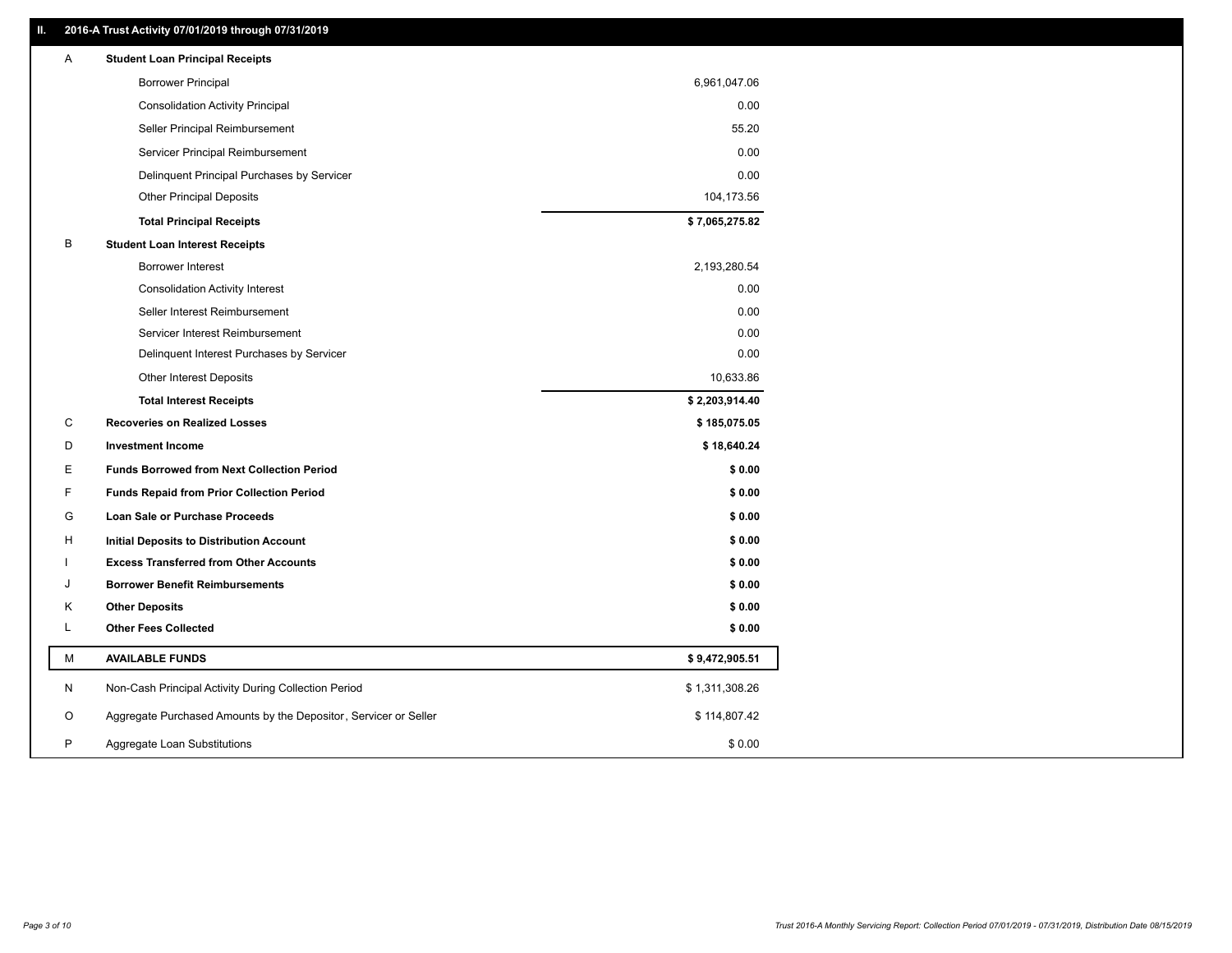|                   |                       |                          |            |                                                           | <b>Loans by Repayment Status</b> |                            |                   |         |                                                           |                |                            |
|-------------------|-----------------------|--------------------------|------------|-----------------------------------------------------------|----------------------------------|----------------------------|-------------------|---------|-----------------------------------------------------------|----------------|----------------------------|
|                   |                       |                          | 07/31/2019 |                                                           |                                  | 06/30/2019                 |                   |         |                                                           |                |                            |
|                   |                       | <b>Wtd Avg</b><br>Coupon | # Loans    | Principal and<br><b>Interest Accrued</b><br>to Capitalize | % of Principal                   | % of Loans in<br>Repay (1) | Wtd Avg<br>Coupon | # Loans | Principal and<br><b>Interest Accrued</b><br>to Capitalize | % of Principal | % of Loans in<br>Repay (1) |
| INTERIM:          | IN SCHOOL             | 10.59%                   | 1,588      | \$24,035,496.21                                           | 5.973%                           | $-$ %                      | 10.66%            | 1,677   | \$25,072,963.99                                           | 6.126%         | $-$ %                      |
|                   | GRACE                 | 10.47%                   | 994        | \$15,983,869.05                                           | 3.972%                           | $-$ %                      | 10.57%            | 1,127   | \$18,023,499.23                                           | 4.403%         | $-$ %                      |
|                   | <b>DEFERMENT</b>      | 10.18%                   | 1,877      | \$23,724,008.88                                           | 5.895%                           | $-$ %                      | 10.30%            | 1,879   | \$23,770,083.09                                           | 5.808%         | $-$ %                      |
| <b>REPAYMENT:</b> | <b>CURRENT</b>        | 8.97%                    | 28,960     | \$308,842,041.74                                          | 76.746%                          | 91.190%                    | 9.08%             | 29,445  | \$315,313,009.74                                          | 77.037%        | 92.080%                    |
|                   | 31-60 DAYS DELINQUENT | 8.99%                    | 494        | \$6,399,178.37                                            | 1.590%                           | 1.889%                     | 9.24%             | 499     | \$6,511,552.81                                            | 1.591%         | 1.902%                     |
|                   | 61-90 DAYS DELINQUENT | 8.88%                    | 251        | \$3,419,664.18                                            | 0.850%                           | 1.010%                     | 8.67%             | 276     | \$3,821,430.93                                            | 0.934%         | 1.116%                     |
|                   | > 90 DAYS DELINQUENT  | 9.83%                    | 145        | \$2,049,477.42                                            | 0.509%                           | 0.605%                     | 10.01%            | 131     | \$1,731,461.15                                            | 0.423%         | 0.506%                     |
|                   | <b>FORBEARANCE</b>    | 9.53%                    | 1,309      | \$17,968,150.97                                           | 4.465%                           | 5.305%                     | 9.32%             | 1,139   | \$15,055,498.02                                           | 3.678%         | 4.397%                     |
| <b>TOTAL</b>      |                       |                          | 35,618     | \$402,421,886.82                                          | 100.00%                          | 100.00%                    |                   | 36,173  | \$409,299,498.96                                          | 100.00%        | 100.00%                    |

Percentages may not total 100% due to rounding \*

1 Loans classified in "Repayment" include any loan for which interim interest only, \$25 fixed payments or full principal and interest payments are due.

|                         |                                                                                                                                                                                |                          | <b>Loans by Borrower Status</b> |                                                           |                |                                |                          |         |                                                                  |                |                                |
|-------------------------|--------------------------------------------------------------------------------------------------------------------------------------------------------------------------------|--------------------------|---------------------------------|-----------------------------------------------------------|----------------|--------------------------------|--------------------------|---------|------------------------------------------------------------------|----------------|--------------------------------|
|                         |                                                                                                                                                                                |                          | 07/31/2019                      |                                                           |                |                                | 06/30/2019               |         |                                                                  |                |                                |
|                         |                                                                                                                                                                                | <b>Wtd Avg</b><br>Coupon | # Loans                         | Principal and<br><b>Interest Accrued</b><br>to Capitalize | % of Principal | % of Loans in<br>P&I Repay (2) | <b>Wtd Avg</b><br>Coupon | # Loans | <b>Principal and</b><br><b>Interest Accrued</b><br>to Capitalize | % of Principal | % of Loans in<br>P&I Repay (2) |
| INTERIM:                | IN SCHOOL                                                                                                                                                                      | 10.11%                   | 3,168                           | \$46,491,150.87                                           | 11.553%        | $-$ %                          | 10.18%                   | 3,363   | \$49,029,148.78                                                  | 11.979%        | $-$ %                          |
|                         | GRACE                                                                                                                                                                          | 10.03%                   | 2,185                           | \$34,782,298.15                                           | 8.643%         | $-$ %                          | 10.16%                   | 2,516   | \$39,551,387.72                                                  | 9.663%         | $-$ %                          |
|                         | <b>DEFERMENT</b>                                                                                                                                                               | 9.76%                    | 3,535                           | \$44,060,931.00                                           | 10.949%        | $-$ %                          | 9.89%                    | 3,552   | \$44,639,249.88                                                  | 10.906%        | $-$ %                          |
| P&I REPAYMENT:          | <b>CURRENT</b>                                                                                                                                                                 | 8.84%                    | 24,562                          | \$247,588,328.31                                          | 61.525%        | 89.354%                        | 8.93%                    | 24,739  | \$249,552,518.98                                                 | 60.971%        | 90.391%                        |
|                         | 31-60 DAYS DELINQUENT                                                                                                                                                          | 8.92%                    | 472                             | \$6,148,997.06                                            | 1.528%         | 2.219%                         | 9.16%                    | 469     | \$6,074,134.03                                                   | 1.484%         | 2.200%                         |
|                         | 61-90 DAYS DELINQUENT                                                                                                                                                          | 8.86%                    | 245                             | \$3,383,191.25                                            | 0.841%         | 1.221%                         | 8.62%                    | 267     | \$3,709,504.63                                                   | 0.906%         | 1.344%                         |
|                         | > 90 DAYS DELINQUENT                                                                                                                                                           | 9.81%                    | 142                             | \$1,998,839.21                                            | 0.497%         | 0.721%                         | 9.98%                    | 128     | \$1,688,056.92                                                   | 0.412%         | 0.611%                         |
|                         | FORBEARANCE                                                                                                                                                                    | 9.53%                    | 1,309                           | \$17,968,150.97                                           | 4.465%         | 6.485%                         | 9.32%                    | 1,139   | \$15,055,498.02                                                  | 3.678%         | 5.453%                         |
| <b>TOTAL</b><br>$\star$ | Percentages may not total 100% due to rounding<br>2 Loans classified in "P&I Repayment" includes only those loans for which scheduled principal and interest payments are due. |                          | 35,618                          | \$402,421,886.82                                          | 100.00%        | 100.00%                        |                          | 36,173  | \$409,299,498.96                                                 | 100.00%        | 100.00%                        |

WAC reflects WAC3 To conform with company standard reporting these sections now include Princial and Interest Accrued to Capitalize .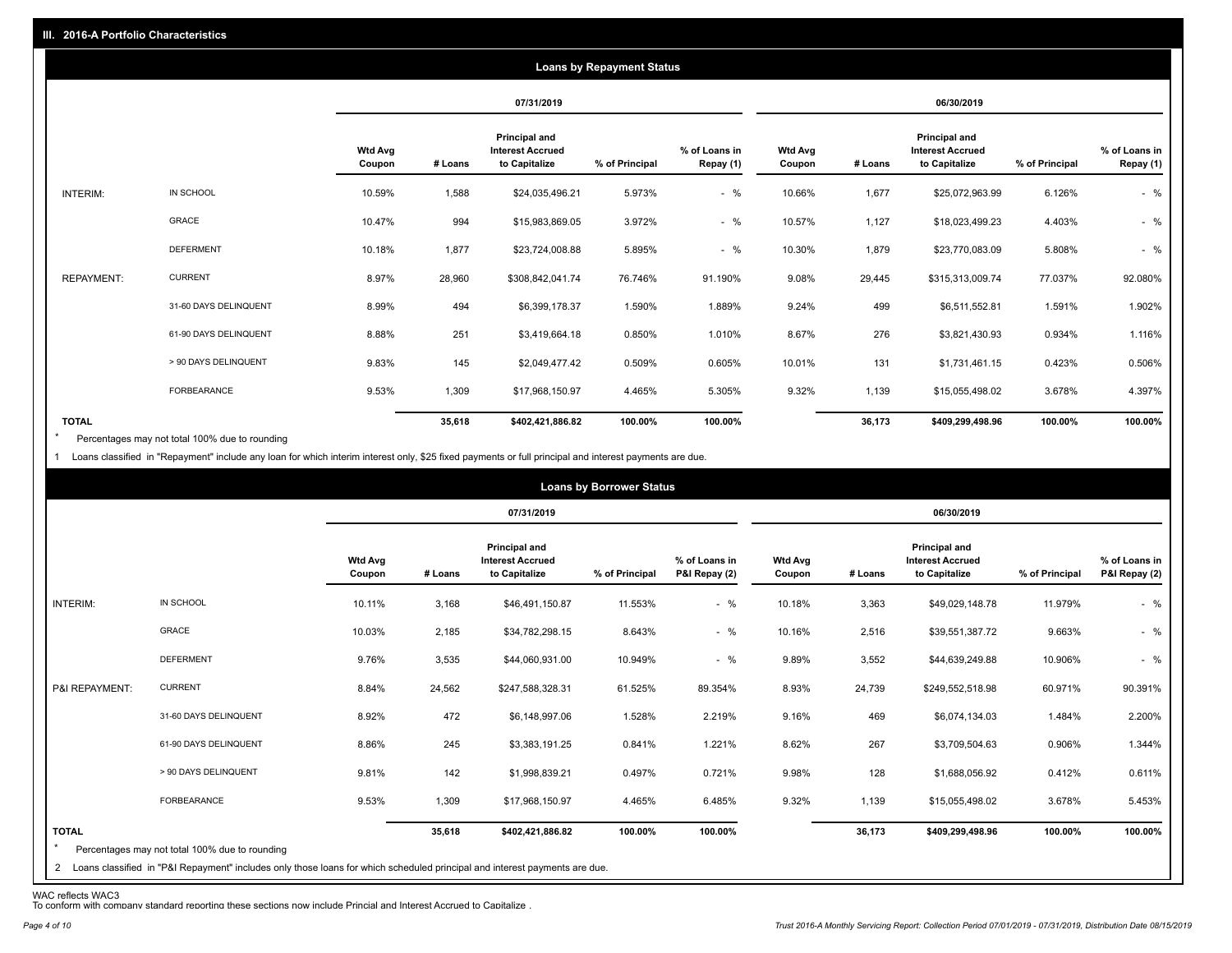|                                                               | 7/31/2019        | 6/30/2019        |
|---------------------------------------------------------------|------------------|------------------|
| Pool Balance                                                  | \$402,421,886.82 | \$409,299,498.96 |
| Total # Loans                                                 | 35,618           | 36,173           |
| Total # Borrowers                                             | 34,341           | 34,872           |
| Weighted Average Coupon                                       | 9.31%            | 9.41%            |
| Weighted Average Remaining Term                               | 125.29           | 125.37           |
| Percent of Pool - Cosigned                                    | 93.0%            | 93.0%            |
| Percent of Pool - Non Cosigned                                | 7.0%             | 7.0%             |
| Borrower Interest Accrued for Period                          | \$3,018,564.05   | \$2,963,999.01   |
| Outstanding Borrower Interest Accrued                         | \$22,939,472.40  | \$24,006,507.67  |
|                                                               |                  |                  |
| Gross Principal Realized Loss - Periodic *                    | \$513,097.98     | \$577,562.81     |
| Gross Principal Realized Loss - Cumulative *                  | \$16,635,539.86  | \$16,122,441.88  |
| Recoveries on Realized Losses - Periodic                      | \$185,075.05     | \$54,799.77      |
| Recoveries on Realized Losses - Cumulative                    | \$2,558,859.99   | \$2,373,784.94   |
| Net Losses - Periodic                                         | \$328,022.93     | \$522,763.04     |
| Net Losses - Cumulative                                       | \$14,076,679.87  | \$13,748,656.94  |
| Non-Cash Principal Activity - Capitalized Interest            | \$1,828,956.93   | \$1,929,305.12   |
| Since Issued Total Constant Prepayment Rate (CPR) (1)         | 9.52%            | 9.49%            |
| <b>Loan Substitutions</b>                                     | \$0.00           | \$0.00           |
| <b>Cumulative Loan Substitutions</b>                          | \$0.00           | \$0.00           |
| <b>Unpaid Servicing Fees</b>                                  | \$0.00           | \$0.00           |
| <b>Unpaid Administration Fees</b>                             | \$0.00           | \$0.00           |
| <b>Unpaid Carryover Servicing Fees</b>                        | \$0.00           | \$0.00           |
| Note Interest Shortfall                                       | \$0.00           | \$0.00           |
| Loans in Modification                                         | \$29,188,119.48  | \$29,143,367.43  |
| % of Loans in Modification as a % of Loans in Repayment (P&I) | 11.26%           | 11.16%           |
|                                                               |                  |                  |
|                                                               |                  |                  |
|                                                               |                  |                  |
| % Annualized Gross Principal Realized Loss - Periodic as a %  |                  |                  |
| of Loans in Repayment (P&I) * 12                              | 2.38%            | 2.66%            |
| % Gross Principal Realized Loss - Cumulative as a % of        |                  |                  |
| Original Pool Balance                                         | 2.69%            | 2.61%            |
|                                                               |                  |                  |
|                                                               |                  |                  |

\* In accordance with the Servicer's current policies and procedures, after September 1, 2017 loans subject to bankruptcy claims generally will not be reported as a charged- off unless and until they are delinquent for 120

(1) For additional information, see 'Since Issued CPR Methodology' found on page 11 of this report.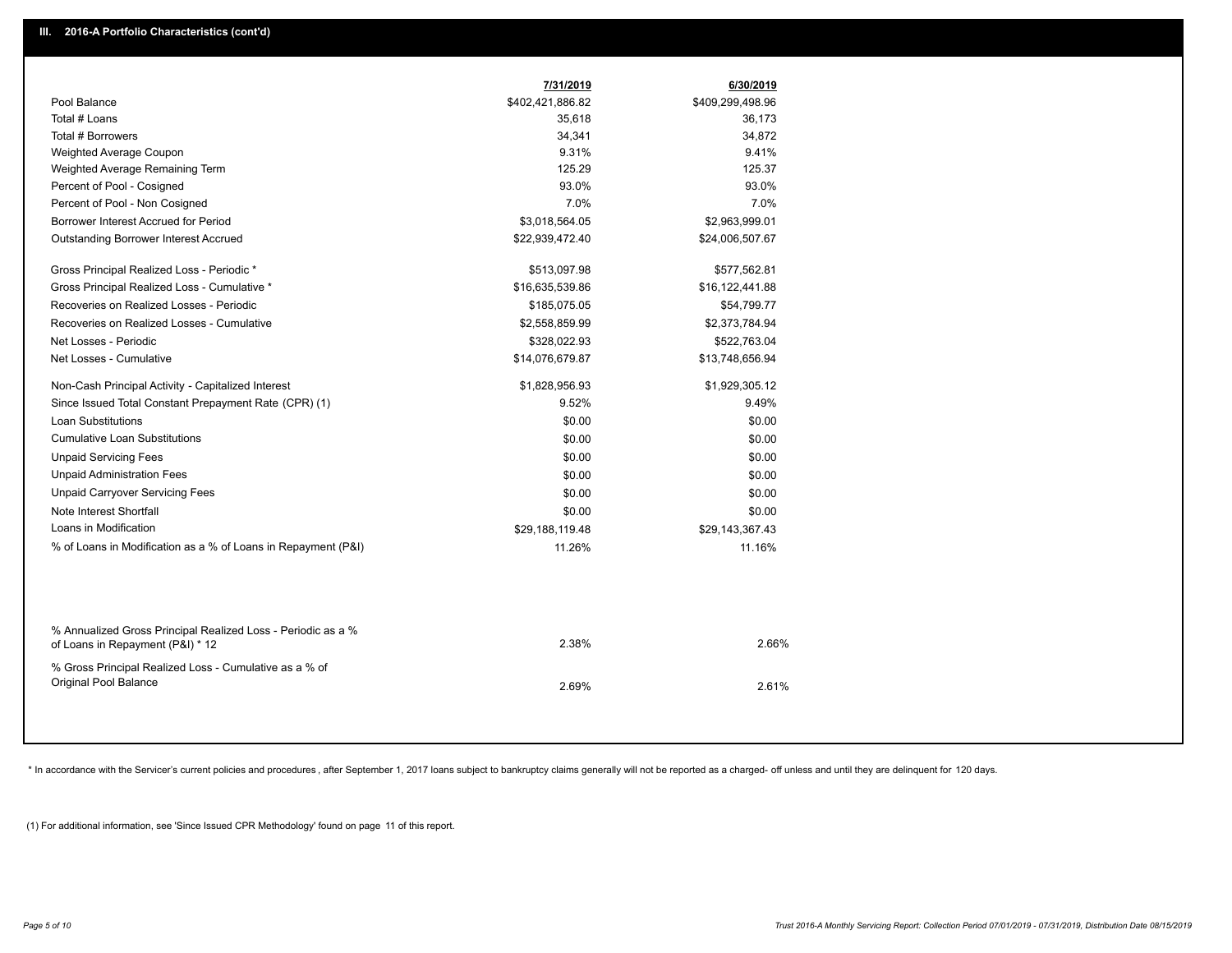#### **Loan Program**  A

|                                    | Weighted<br><b>Average Coupon</b> | # LOANS | <b>\$ AMOUNT</b> | $%$ *     |
|------------------------------------|-----------------------------------|---------|------------------|-----------|
| - Smart Option Interest-Only Loans | 8.38%                             | 7.921   | \$65,939,727.92  | 16.386%   |
| - Smart Option Fixed Pay Loans     | 9.23%                             | 9,614   | \$128,804,699.33 | 32.007%   |
| - Smart Option Deferred Loans      | 9.50%                             | 18,083  | \$207,677,459.57 | 51.607%   |
| - Other Loan Programs              | $0.00\%$                          | 0       | \$0.00           | $0.000\%$ |
| <b>Total</b>                       | 9.23%                             | 35,618  | \$402,421,886.82 | 100.000%  |

\* Percentages may not total 100% due to rounding

B

C

**Index Type**

|                       | Weighted<br><b>Average Coupon</b> | # LOANS | <b>S AMOUNT</b>  | $%$ *     |
|-----------------------|-----------------------------------|---------|------------------|-----------|
| - Fixed Rate Loans    | 7.57%                             | 7,641   | \$97,820,200.96  | 24.308%   |
| - LIBOR Indexed Loans | 9.76%                             | 27.977  | \$304,601,685.86 | 75.692%   |
| - Other Index Rates   | $0.00\%$                          | 0       | \$0.00           | $0.000\%$ |
| Total                 | 9.23%                             | 35,618  | \$402,421,886.82 | 100.000%  |

\* Percentages may not total 100% due to rounding

## **Weighted Average Recent FICO**

| $0 - 639$          | 2,996  | \$32,949,919.94  | 8.188%   |
|--------------------|--------|------------------|----------|
|                    |        |                  |          |
| 640 - 669          | 2,219  | \$24,208,676.74  | 6.016%   |
| 670 - 699          | 3,845  | \$44,175,981.42  | 10.978%  |
| 700 - 739          | 7,365  | \$85,875,631.03  | 21.340%  |
| $740 +$            | 19,188 | \$215,189,223.53 | 53.474%  |
| N/A <sup>(1)</sup> | 5      | \$22,454.16      | 0.006%   |
| <b>Total</b>       | 35,618 | \$402,421,886.82 | 100.000% |

WAC reflects WAC3

To conform with company standard reporting these sections now include Princial and Interest Accrued to Capitalize .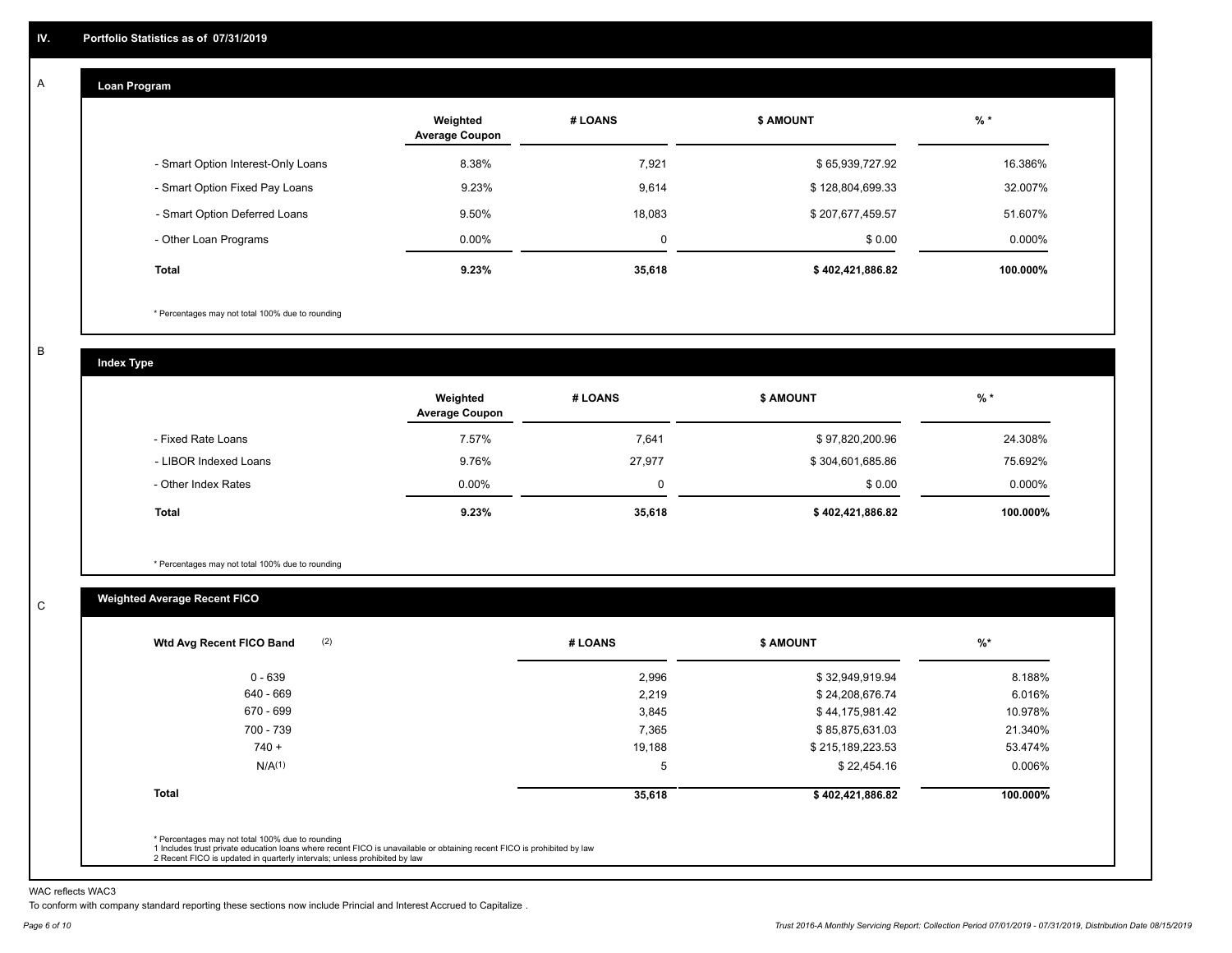| V. | 2016-A Reserve Account, Principal Distribution, and R-2 Certificate Calculations     |                  |  |
|----|--------------------------------------------------------------------------------------|------------------|--|
| А. | <b>Reserve Account</b>                                                               |                  |  |
|    | Specified Reserve Account Balance                                                    | \$1,557,854.00   |  |
|    | Actual Reserve Account Balance                                                       | \$1,557,854.00   |  |
| В. | <b>Principal Distribution Amount</b>                                                 |                  |  |
|    | Class A Notes Outstanding<br>i.                                                      | \$236,509,649.27 |  |
|    | Pool Balance<br>ii.                                                                  | \$402,421,886.82 |  |
|    | First Priority Principal Distribution Amount (i - ii)<br>iii.                        | \$0.00           |  |
|    | Class A and B Notes Outstanding<br>iv.                                               | \$286,509,649.27 |  |
|    | First Priority Principal Distribution Amount<br>v.                                   | \$0.00           |  |
|    | Pool Balance<br>vi.                                                                  | \$402,421,886.82 |  |
|    | Specified Overcollateralization Amount<br>vii.                                       | \$120,726,566.05 |  |
|    | Regular Principal Distribution Amount (if (iv > 0, (iv - v) - (vi - vii))<br>viii.   | \$4,814,328.50   |  |
|    | Pool Balance<br>ix.                                                                  | \$402,421,886.82 |  |
|    | 10% of Initial Pool Balance<br>Х.                                                    | \$61,822,914.68  |  |
|    | First Priority Principal Distribution Amount<br>xi.                                  | \$0.00           |  |
|    | Regular Principal Distribution Amount<br>xii.                                        | \$4,814,328.50   |  |
|    | Available Funds (after payment of waterfall items A through I)<br>xiii.              | \$3,557,152.25   |  |
|    | xiv. Additional Principal Distribution Amount (if(vi <= x,min(xiii, vi - xi - xii))) | \$0.00           |  |
| C. | R-2 Certificate                                                                      |                  |  |
|    | <b>Previous Notional Balance</b>                                                     | \$37,490,591.00  |  |
|    | Shortfall of Principal                                                               | \$0.00           |  |
|    | Shortfall of Interest                                                                | \$0.00           |  |
|    | <b>Current Notional Balance</b>                                                      | \$37,490,591.00  |  |
|    | Excess Distribution Allocated (1)                                                    | \$1,003,126.96   |  |
|    |                                                                                      |                  |  |
|    |                                                                                      |                  |  |

1. Until the notional amount of the R-2 Certificate is reduced to zero and if there is excess cash through the distribution available it will be distributed to the R-2 Certificate, otherwise the amount will be zero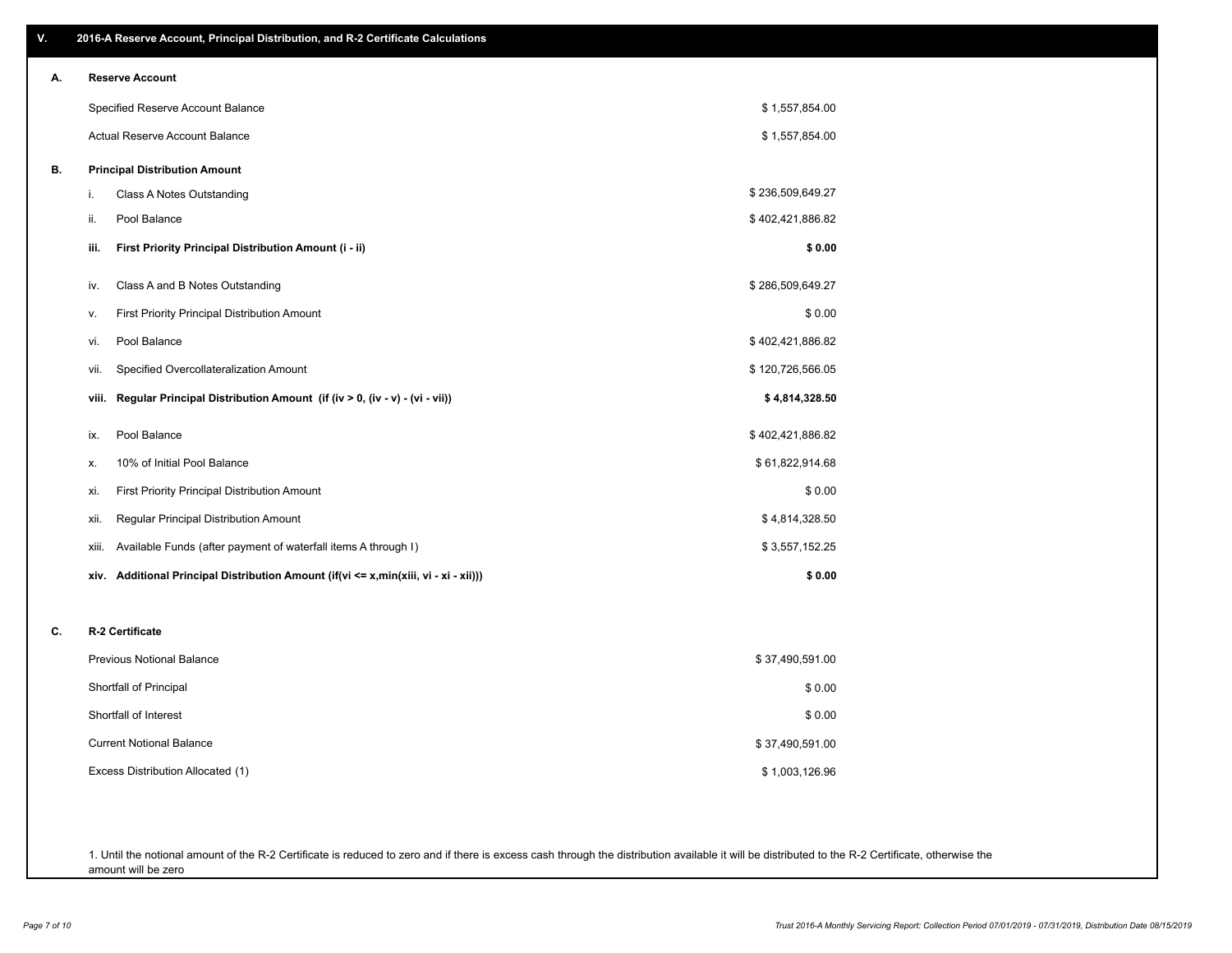|                                                               | Paid           | <b>Funds Balance</b> |
|---------------------------------------------------------------|----------------|----------------------|
| <b>Total Available Funds</b>                                  |                | \$9,472,905.51       |
| <b>Trustee Fees</b><br>A                                      | \$0.00         | \$9,472,905.51       |
| B<br><b>Servicing Fees</b>                                    | \$259,228.04   | \$9,213,677.47       |
| C<br>i. Administration Fees                                   | \$8,333.00     | \$9,205,344.47       |
| ii. Unreimbursed Administrator Advances plus any Unpaid       | \$0.00         | \$9,205,344.47       |
| D<br>Class A Noteholders Interest Distribution Amount         | \$626,120.66   | \$8,579,223.81       |
| E.<br><b>First Priority Principal Payment</b>                 | \$0.00         | \$8,579,223.81       |
| F.<br><b>Class B Noteholders Interest Distribution Amount</b> | \$207,743.06   | \$8,371,480.75       |
| G<br><b>Reinstatement Reserve Account</b>                     | \$0.00         | \$8,371,480.75       |
| H<br><b>Regular Principal Distribution</b>                    | \$4,814,328.50 | \$3,557,152.25       |
| $\mathbf{I}$<br><b>Carryover Servicing Fees</b>               | \$0.00         | \$3,557,152.25       |
| Additional Principal Distribution Amount<br>J                 | \$0.00         | \$3,557,152.25       |
| Κ<br>Unpaid Expenses of Trustee                               | \$0.00         | \$3,557,152.25       |
| Unpaid Expenses of Administrator<br>L                         | \$0.00         | \$3,557,152.25       |
| М<br>i. Remaining Funds to the R-1 Certificateholder(s)       | \$2,554,025.29 | \$1,003,126.96       |
| ii. Remaining Funds to the R-2 Certificateholder(s)           | \$1,003,126.96 | \$0.00               |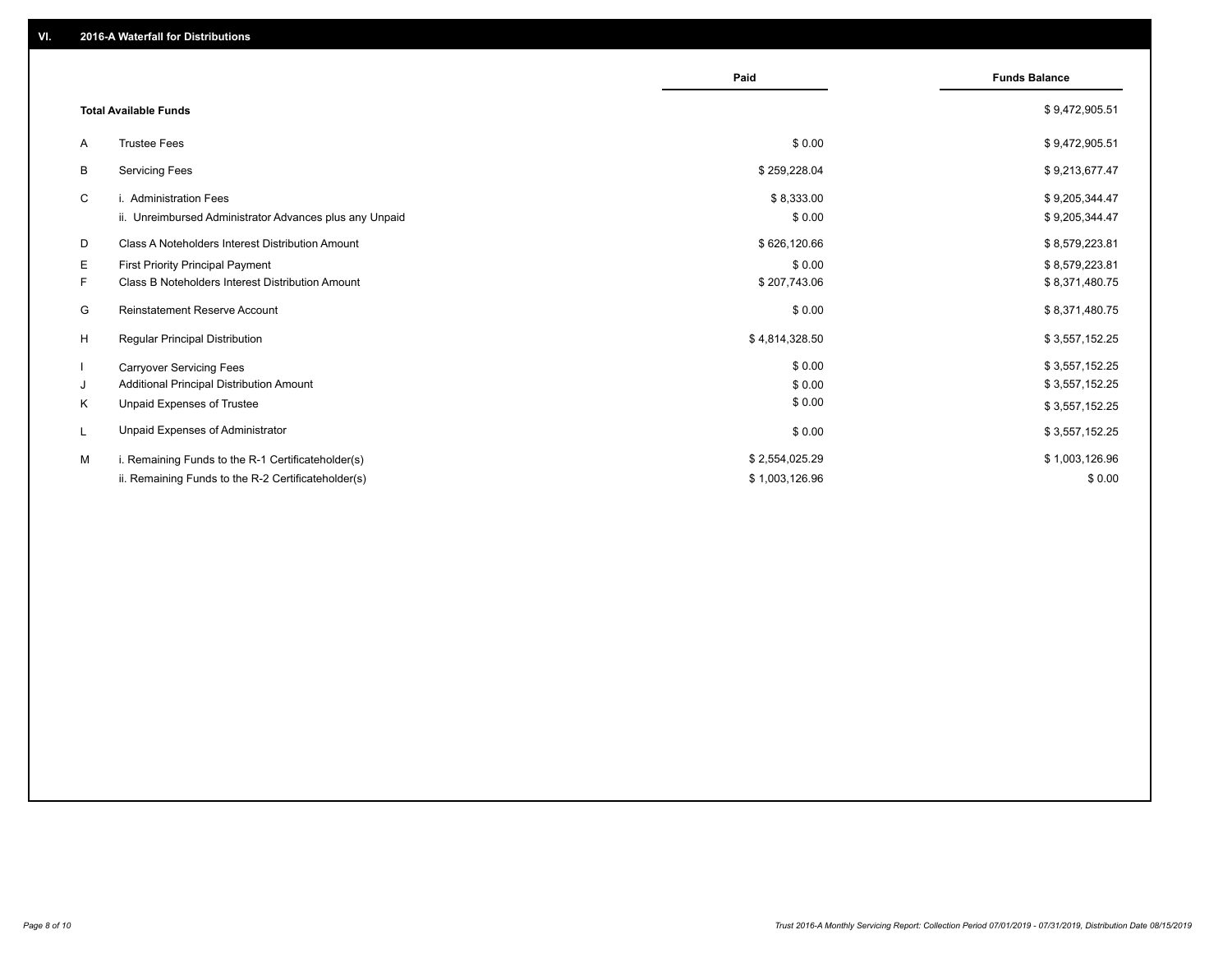## Paydown Factor 0.013677070 0.013677070 0.000000000 Ending Principal Balance \$ 143,493,124.80 \$ \$8,202,195.97 \$ \$8,202,195.97 \$50,000,000.00 Principal Paid \$2,981,601.17 \$ 1,832,727.33 \$ - Interest Shortfall \$ - \$ - \$ - Interest Paid \$ 329,568.13 \$ 296,552.53 \$ 207,743.06 Total Interest Due \$ 329,568.13 \$ 296,552.53 \$ 207,743.06 Interest Shortfall from Prior Period Plus Accrued Interest \$ - \$ - \$ - Current Interest Due \$ 329,568.13 \$ 296,552.53 \$ 207,743.06 Accrued Interest Factor 0.002250000 0.003293750 0.004154861 Interest Rate\* 2.70000% 3.82500% 4.82500% Daycount Fraction 0.08333333 0.08611111 0.08611111 Accrual Period End 8/15/2019 8/15/2019 8/15/2019 Accrual Period Begin 7/15/2019 7/15/2019 7/15/2019 Record Date (Days Prior to Distribution) 1 1 NEW YORK BUSINESS DAY 1 NEW YORK BUSINESS DAY 1 NEW YORK BUSINESS DAY Spread/Fixed Rate 2.70% 1.50% 2.50% Index FIXED LIBOR LIBOR Beginning Balance \$ 146,474,725.97 \$ 90,034,923.30 \$ 50,000,000.00 Cusip/Isin 78449FAB7 78449FAC5 78449FAD3 **A2A A2B B Distribution Amounts VII. 2016-A Distributions**

0.658225343 0.658225343 1.000000000

\* Pay rates for Current Distribution. For the interest rates applicable to the next distribution date, please see https://www.salliemae.com/about/investors/data/SMBabrate.txt.

Ending Balance Factor